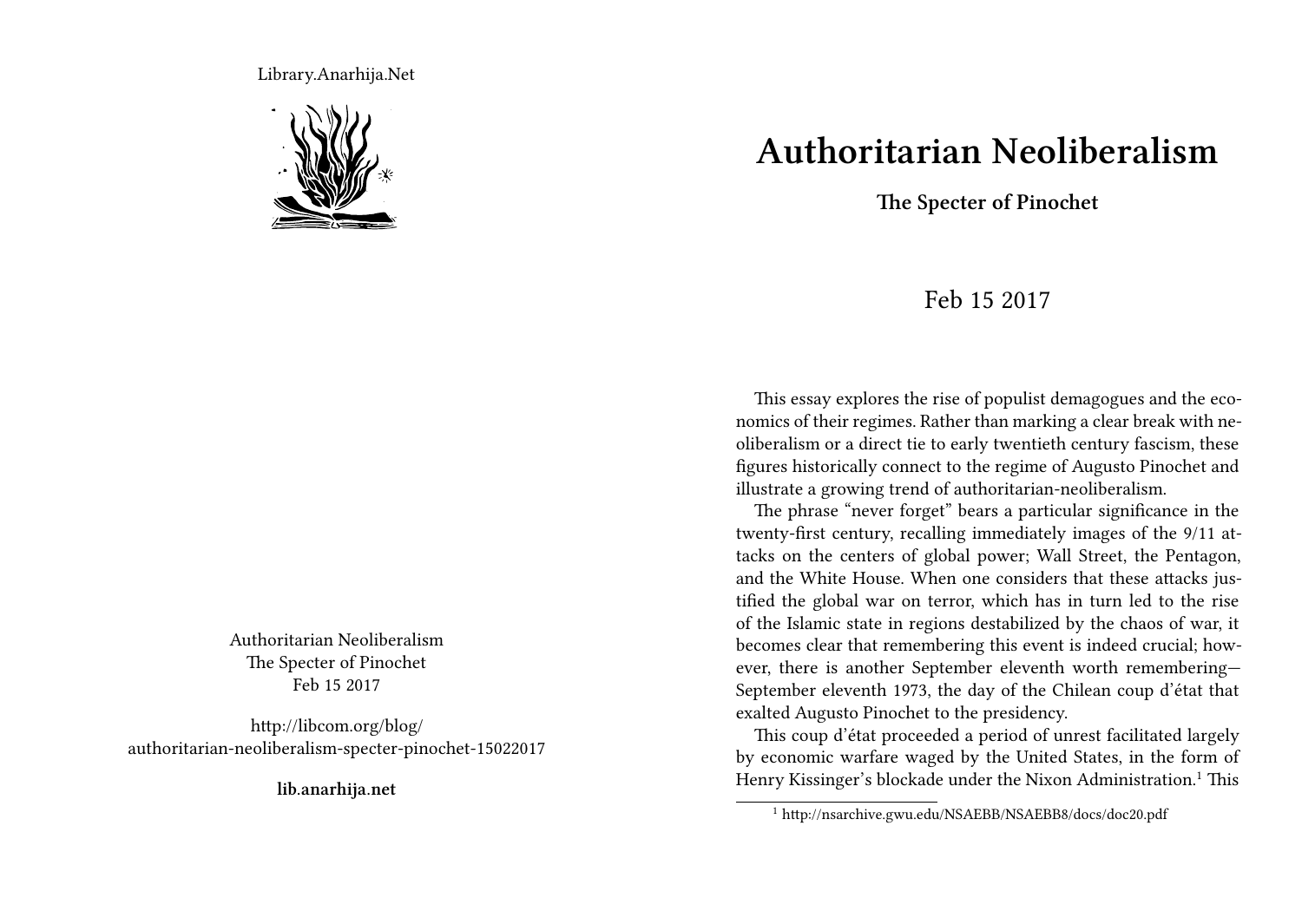blockade was formed due to Chile's democratically elected leader, Salvador Allende, refusal to support the political and economic isolation of Cuba and because of the threats posed to American company profits by potential Chilean nationalization under his administration. Indeed, the United States government was even involved in the coup itself. As early as 1970 the CIA maintained, "It is our firm and continuing policy that Allende be overthrown by a coup."<sup>2</sup> On September eleventh 1973 this coup was initiated and included the bombing of La Modena Presidential Palace and in the death of Allende, either by assassination or by suicide. After seizing power, Pinochet's newly formed junta locked hundreds of thousands of people in detention centers, "disappeared" (killed) at least 2,279 for political reasons,<sup>3</sup> and tortured another 31,947.<sup>4</sup> Pinochet took power by military force and used military force to maintain his regime.

Supporters of Pinochet's government included the Chicago Boys, a group of Chilean economists under Milton Friedman of the University of Chicago, who instituted a neoliberal economic agenda in Chile under Pinochet. Shortly after the coup, the United States ended the blockade and provided economic assistance to the newly instated government.<sup>5</sup> The regime and its neoliberal policies are often credited for massively improving the economy of Chile but it is clear that without the US-facilitated coup, there would not have been US-facilitated aid and trade, which was crucial for the clientelistic economy.

In effect, Pinochet was the first neoliberal dictator. He was not the first capitalist dictator, as in a sense; any capitalist state forms a dictatorship of the bourgeoisie. But in the more traditional sense of "dictatorship," Singapore's Lee Kuan Yew, South Korea's Park

<sup>2</sup> http://nsarchive.gwu.edu/NSAEBB/NSAEBB8/ch05-01.htm

<sup>3</sup> http://www.usip.org/sites/default/files/resources/collections/

truth\_commissions/Chile90-Report/Chile90-Report.pdf Pg. 122

<sup>&</sup>lt;sup>4</sup> http://www.usip.org/sites/default/files/Ley%2020.405%20Instituto%20Derechos%20l

<sup>5</sup> http://nsarchive.gwu.edu/NSAEBB/NSAEBB8/docs/doc10.pdf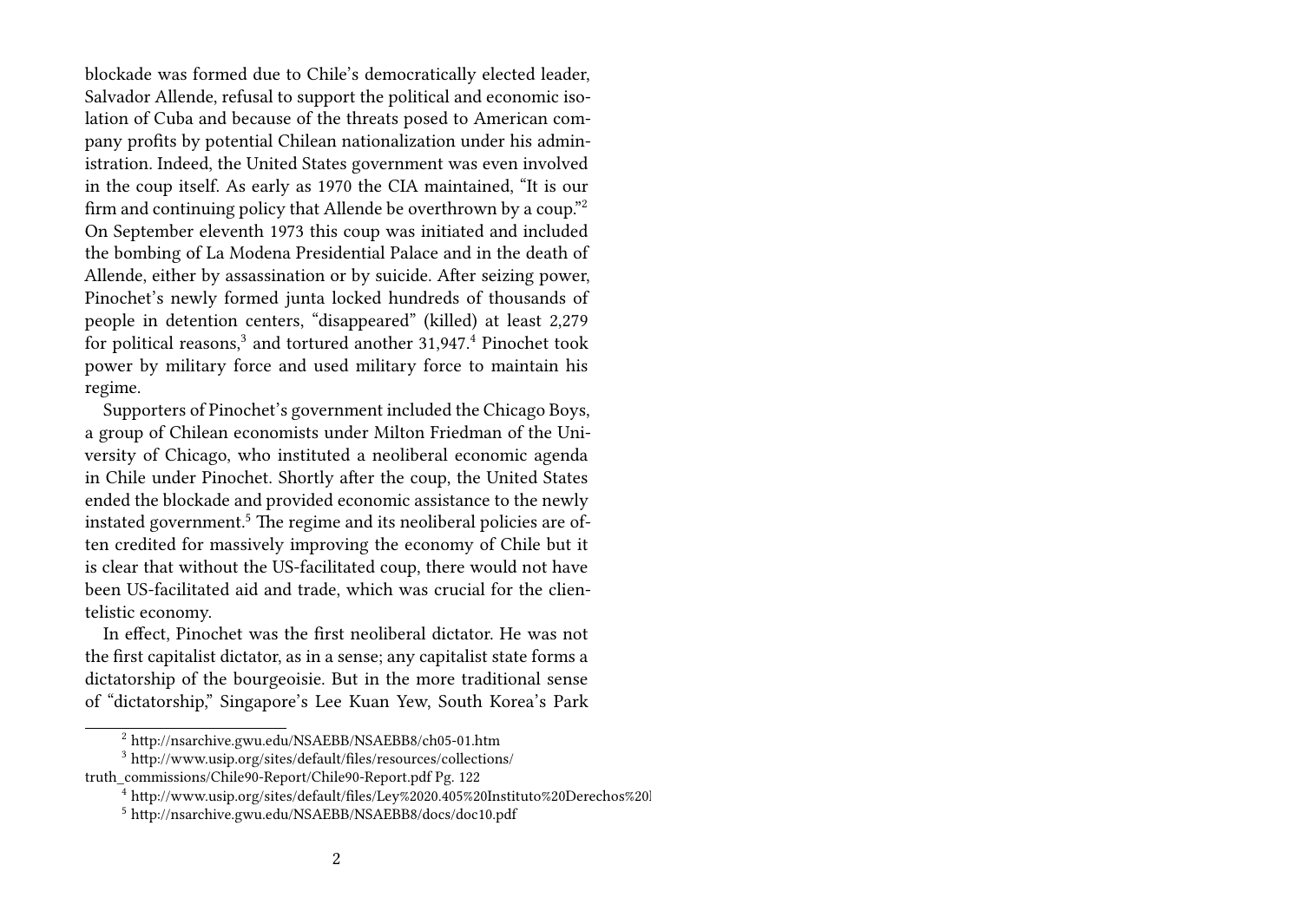Chung-hee, the German and Italian fascist governments, Estadio Novo in Portugal, Franco's Spain and numerous other right wing dictators embraced forms of capitalism before Pinochet. Where Pinochet's rule truly differs from these regimes is that his iteration of capitalism companies was far less corporatist because of the massive presence of US, allowing for a strong authoritarian police state to coexist with economic liberalization, globalization, and privatization.

Of course, it is necessary to note here that continental power relations have changed to some extent. Noam Chomsky notes that

It was pretty clear at that time that at the next hemispheric meeting, which was going to be in Panama [7th summit of the Americas 2015], if the U.S. still maintained its position on these two issues [militarized war on drugs and isolation of Cuba], the hemisphere would just go along without the United States. Now, there already are hemispheric institutions, like CELAC, UNASUR for South America, which exclude the United States, and it would just move in that direction<sup>6</sup>

While Chomsky suggests that the hemisphere may no longer ubiquitously acquiesce to the interests of the United States, this decreased power does not mean that the position of the United States has been completely superseded. For example, Michel Temer, the current president of Brazil who came to power after a parliamentary coup, has again concentrated top positions of power in the hands of white men and seeks to maintain neoliberal economic policies. Temer has been an informant for the United States on policy

This is a very interesting document. It includes both an examination of the executions under Pinochet with phrases like "the Junta's repressive image continues to plague it" as well as detailing new payments to the regime.

<sup>6</sup> https://www.democracynow.org/2016/5/17/chomsky on the late michael ratner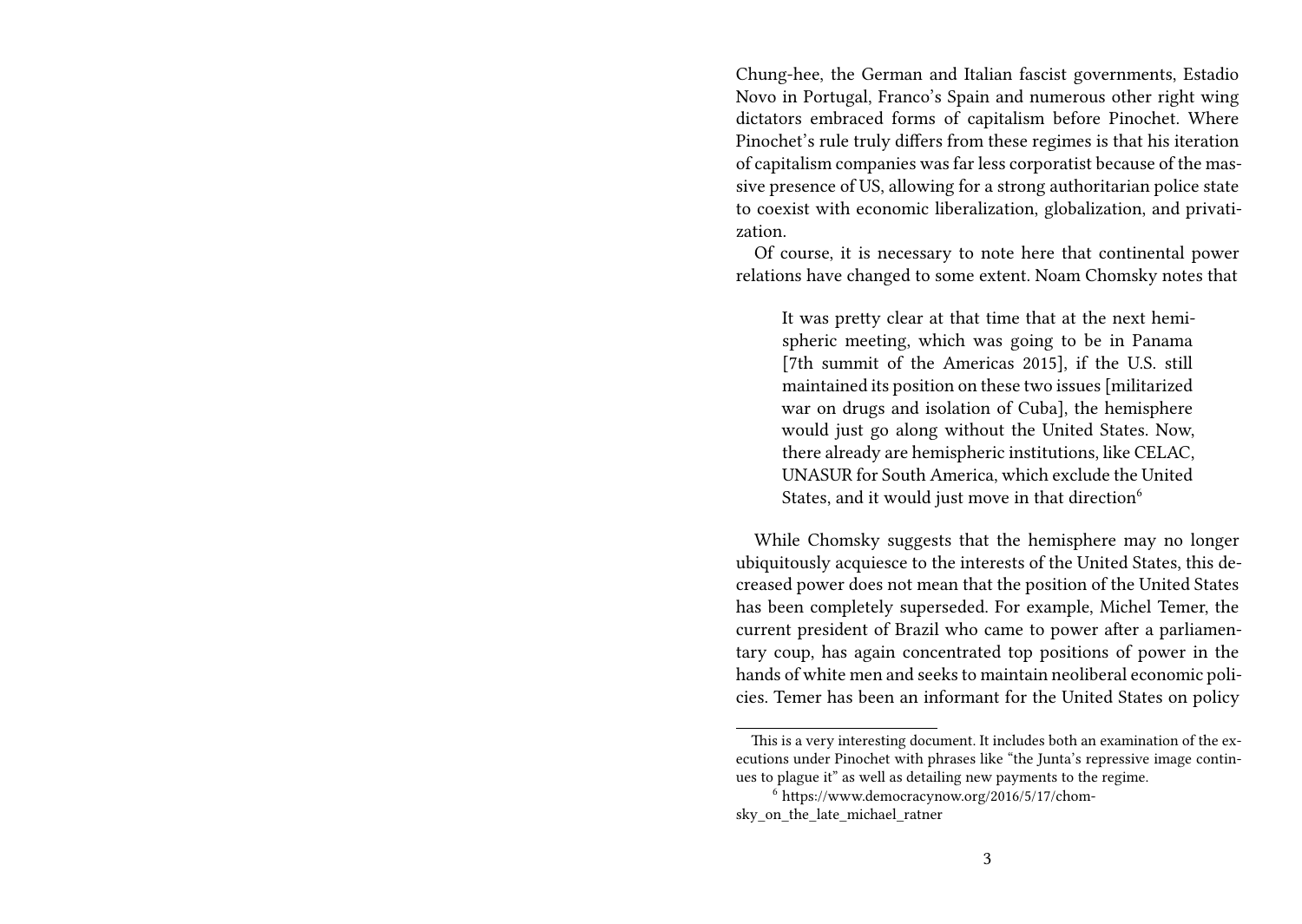related to Brazil.<sup>7</sup> Thus, the influence of the United States is not as potent as it once was, but it is still evident.

But just because the United States' enforcement of its will across the entirety of a hemisphere has been dampened, does not mean that the ghosts of its imperial past do not still haunt the world. Pinochet's model of governance in particular seems to have remarkable significance in the present day; this model of authoritarian governance and ruthless market liberalism is being globalized by the rise of right-wing populism, returning home to the United States in the form of Donald Trump. This same legacy can also be seen in Narendra Modi of India, Vladamir Putin of Russia, and Recep Tayyip Erdoğan of Turkey, or in events such as Brexit, which indicate the rising power of a broader right-wing populism sweeping the world, particularly—though by no means exclusively—in developed nations. While the sentiments motivating it are often quite different, the results have been a doubling down on globalized capital under a more authoritarian state structure.

Pinochet's ghost also appears culturally, in the alt-right's embrace of his ideology, legacy, and likeness, in the form of memes. This cyber popularity is part of the broader effort to utilize popular culture to normalize white supremacism, fascism, and general far right ideology that helps the alt right to gain relevance and cultural capital. There are several Facebook pages dedicated to Pinochet, including Spicy Pinochet Memes and Pinochet Helicopter Rides and Rentals (which is a reference to his practice of throwing leftists out of helicopters and is now popularly and positively referenced by the alt-right). There is also a Reddit page r/Pinochet and several "dank meme stashes" that show the supposed current relevancy of Pinochet's rule and ideology. What was once a relatively fringe Internet ideology has received mounting attention due to the associations between key figures in the Trump team and the alt right movement. Specifically, this link is shown by Trump's appointment

<sup>7</sup> https://wikileaks.org/plusd/cables/06SAOPAULO30\_a.html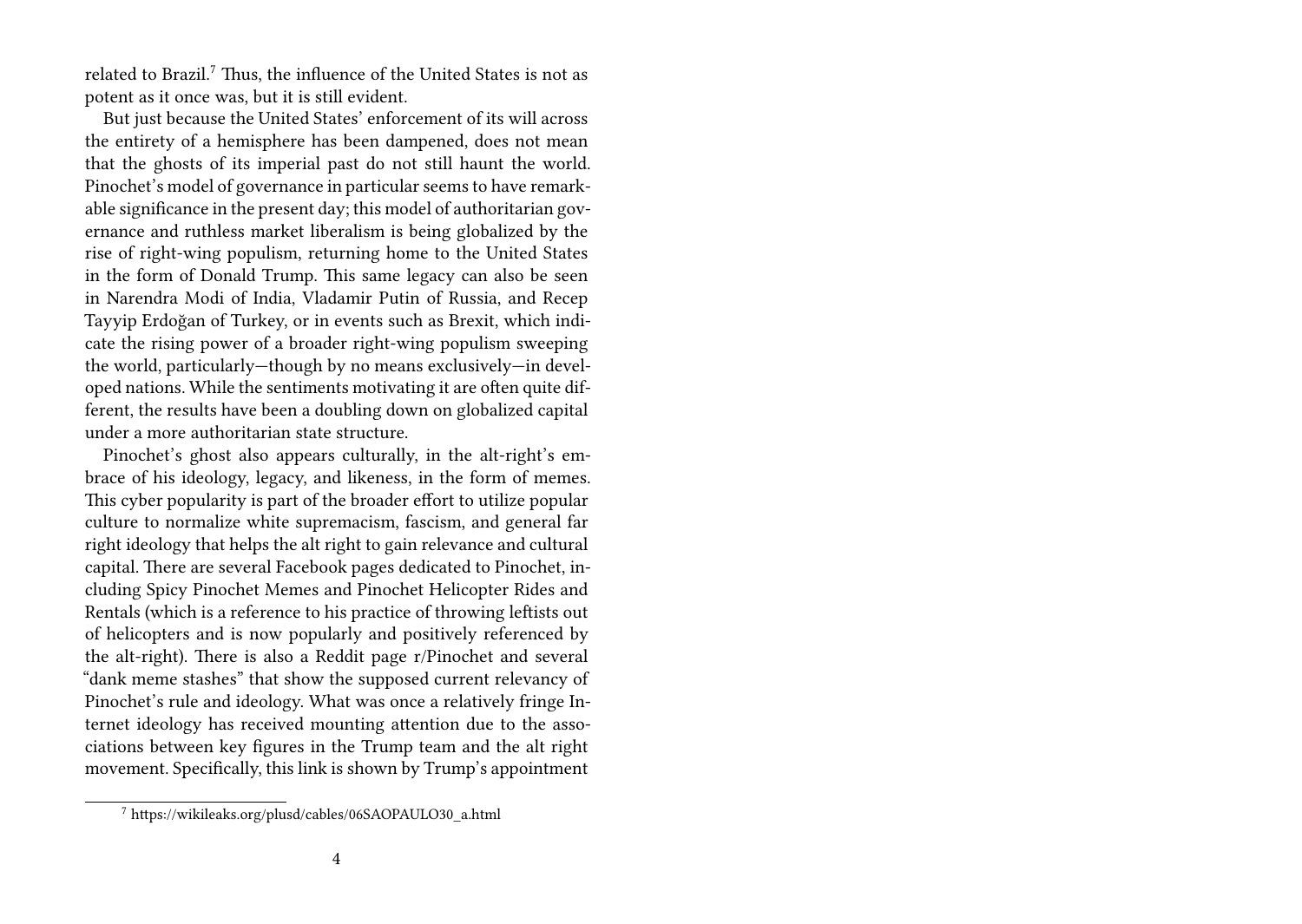to happen regardless, if it has not already because of positive feedback loops facilitating the acceleration of climate change that we have little hope of slowing down. Our only hope is to bring down the specter of Pinochet and the capitalist order that birthed it!

of Steve Bannon the head of right-wing news source Breitbart that serves as a gathering space for the alt right, as his chief strategist. Moreover, alt-right leader Richard Spencer even gave a speech after Trump's election complete with the refrain "Hail Trump! Hail our people! Hail victory!"<sup>8</sup> While this statement is a clear reference to Nazi Germany, Pinochet also serves as a regular reference for the movement. With Pinochet's specter already haunting the political landscape it seems only natural that it should also haunt the broader cultural landscape through cyberspace and the far right.

While the pathway taken to power by Pinochet is very different from the path taken by the current batch of right-wing populist figures, who have mostly taken power through electoral rather than military victory, there are certainly similarities between the processes worth exploring. There have been many comparisons made between these new demagogic figures and fascism, as there has been with Pinochet, and there is a certain use to this rhetorically as well as to explain certain elements of the regimes. Culturally the movements rely on similar sentiments and both clearly practice authoritarian governance, however the economic structures differ considerably.

The Trump campaign championed a strong message of national rebirth typified by the slogan "make America great again." Implicit in this statement is an assumption of past greatness, an assumption that faces a strong challenge by the legacies of genocide, slavery, imperialism, ethnic cleansing and capitalist exploitation that tar the state's history. Quite simply, it is a message of palingenetic ultranationalism, the core fascist myth.

[Palingenetic ultra-nationalism] Promises to replace gerontocracy, mediocrity and national weakness with youth, heroism and national greatness, to banish anarchy and decadence and bring order and health, to inau-

<sup>8</sup> http://www.cnn.com/2016/11/21/politics/alt-right-gathering-donald-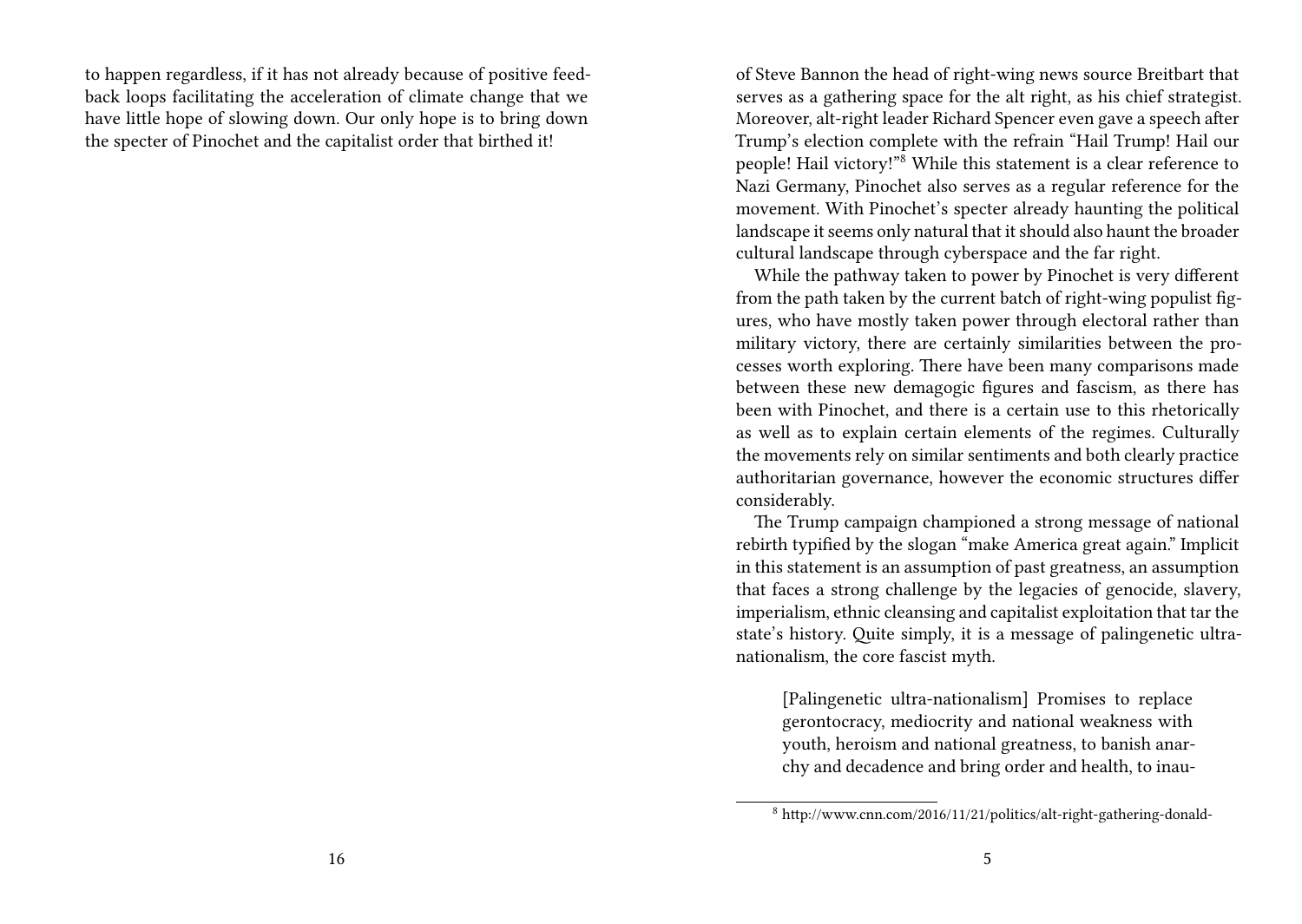gurate an exciting new world in place of the played-out one that existed before, to put government in the hands of outstanding personalities instead of non-entities.<sup>9</sup>

Palingenesis can also can be seen in Pinochet with quotes such as "They entrenched the above goals, the armed forces and police will lead to the restoration of our democracy, which must be purified rebirth of vices and bad habits that ended up destroying our institutions" from a public speech exactly a month after taking power.<sup>10</sup> This speech also invokes a Portalian spirit, recalling Diego Portales, a Chilean capitalist and presidential minister who helped shape nineteenth century Chile into an authoritarian government voted on by rich men. This national rebirth, formulated as a return to a semi-mythical past, is an essential part of a fascist project. It is evident to varying degrees in the various right wing populist figures and regimes today.

Turkish Prime Minister Recep Tayyip Erdoğan has also invoked rebirth in a formal political statements, such as in a speech last year saying, "Let November 1 [the date of parliamentary elections] be the date of rebirth for our nation. I am calling upon all of you to bury terror in the ground…"<sup>11</sup> He then went on to condemn the People's Democratic Party, a left wing party that aligns with Kurdish interests, accusing them of direct links to the PKK, an armed group Kurdish organization in conflict with the Turkish state that has transitioned from orthodox Stalinism to a Murray Boockchin influenced

the anti-capitalists in the Hindu right, $^{24}$  appealing to traditional beliefs, playing up the ability to over come caste with personal effort, "While Hindutva seeks an individuated but united Hindu social body, neoliberalism seeks atomized individuals relating on one-onone terms with the market."<sup>25</sup> Erdoğan meanwhile has rolled back on Turkey's strong secular tradition and claims to seek "the growth of a religious generation"<sup>26</sup> by Islamizing education and purging non-Islamist officials, while at the same time advancing a neoliberal economic policy addressed above. Putin's government is close to the Orthodox Church and this connection is evident in the homophobic policies his government has pursued. Trump has made less of religious identity, although he was backed strongly by white Protestants,<sup>27</sup> Trump has relied on religion to marginalize Muslims, but less so in terms of a platform of actual religious governance; instead, his appeals are more to law and order and a strong national identity (similar can be said for Putin).

If one were prone to Leninist accelerationism, and to heightening the contradictions of capitalism, this recent trend might simply appear as a necessary stage in the dialectics. Capitalism in its most ruthlessly exploitative, expansionary, atomizing form as typified by the free market dogma of neoliberalism combining with states at their most viciously exclusionary, authoritarian, and undemocratic could potentially create type of awakening that would facilitate systemic change, but it also has the potential to hurl humanity off the ecological cliff. Unless the contradictions of capitalism particularly its massive inequality, its demand for constant growth at the expense of ecological systems, and fundamentally undemocratic organizational structure of the economy are addressed this is likely

trump/

<sup>&</sup>lt;sup>9</sup> "It promises to replace gerontocracy, mediocrity and national weakness with youth, heroism and national greatness, to banish anarchy and decadence and bring order and health, to inaugurate an exciting new world in place of the played-out one that existed before, to put government in the hands of outstanding personalities instead of non-entities." Roger Griffin

<sup>10</sup> http://beersandpolitics.com/discursos/augusto-pinochet/a-un-mes-de-laconstitucion-de-la-junta-de-gobierno/1000

<sup>11</sup> http://www.dailysabah.com/politics/2015/09/16/let-november-1-be-thedate-of-rebirth-for-our-nation-president-erdogan

<sup>24</sup> http://www.thehindu.com/opinion/lead/a-hindutva-variant-ofneoliberalism/article5868196.ece

<sup>25</sup> https://www.jacobinmag.com/2014/05/springtime-for-modi/

<sup>26</sup> http://www.independent.co.uk/news/world/europe/turkey-couppresident-erdogan-islam-akp-government-a7142836.html

<sup>27</sup> http://www.pewforum.org/2016/07/13/religion-and-the-2016-campaign/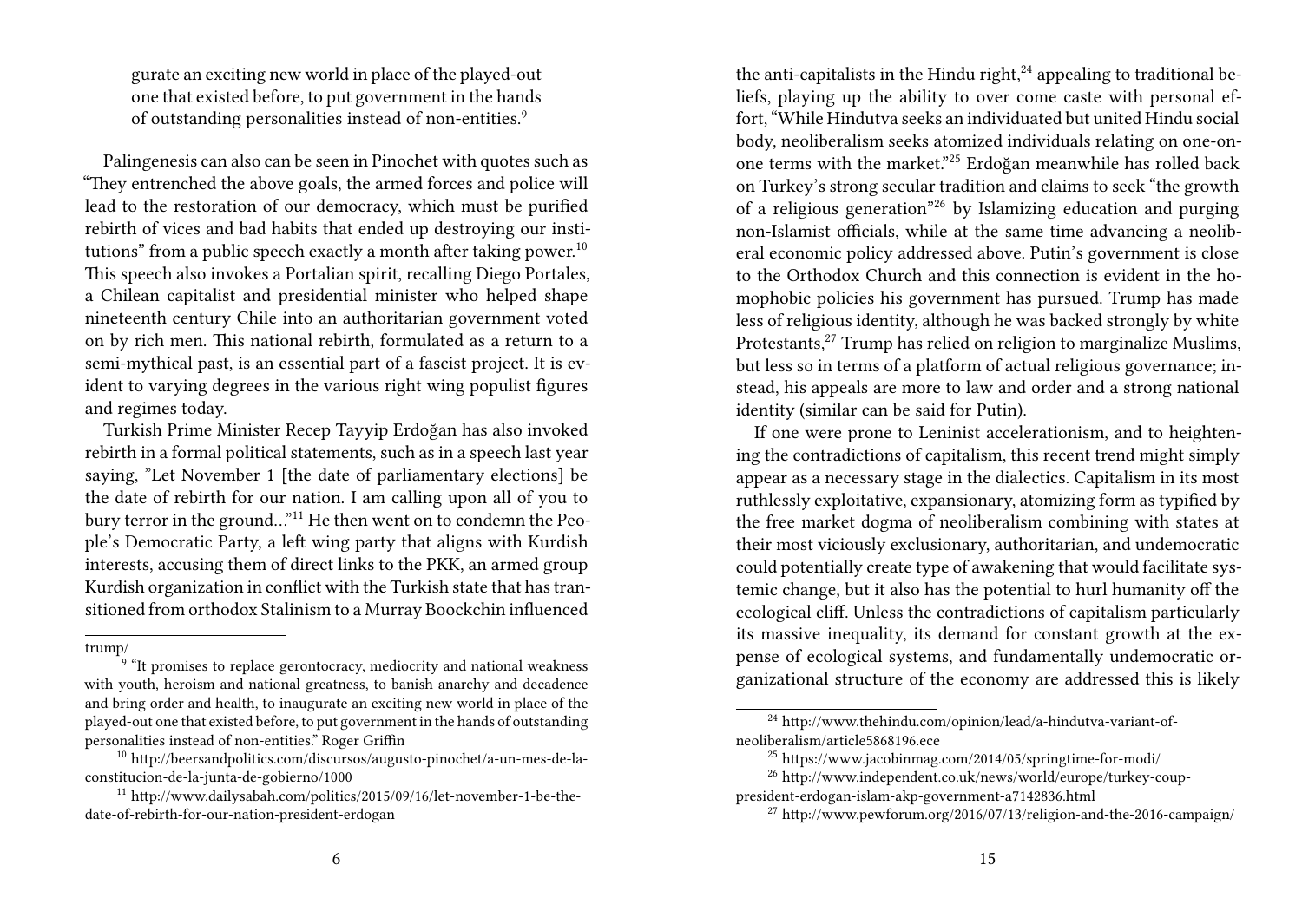ment and financial agencies.<sup>22</sup> It should be noted that even in self declared "communist" countries such as the USSR and China this fundamental capitalist logic has been followed. Lenin for example states in The Immediate Tasks of the Soviet Government, "Today, however, the same revolution demands—precisely in the interests of its development and consolidation, precisely in the interests of socialism—that the people unquestioningly obey the single will of the leaders of labour."<sup>23</sup> The fundamental organization of the economy under the state structure inherently relies on a class hierarchy and a version of capitalism. The countries that have stayed under "communist" rule such as China have proven to be some of the most effective and integrated capitalist economies. This indicates two important things, capitalism has long been comfortable with authoritarian governance, and that authoritarian governance can actually manage a high degree of development and interconnectivity. Capitalism does not require democracy, it can do quite well with a state stripped of all its forms of inverted totalitarianism and rendered brutally and honestly authoritarian.

Much of that can be tied to capitalism's willingness to incorporate local structures of hierarchy and culture in order to preserve its governance. This existed also under colonialism, with colonial powers relying on local authority figures to maintain their control. Examples include the British residency system where British advisors with the real power were placed behind a local ruler under the British raj and the régulos, traditional chiefs given governmental authority under the Portuguese colonization of Mozambique, and there are numerous other examples.

This takes on new significance with the rise of the authoritarian neoliberals. Modi and his party have combined Hindutva (the supremacy of Hinduism in india) and neoliberalism by ostracizing

libertarian socialism that the Turkish state considers a terrorist organization. Of course, this speech also displays a second similarity with traditional fascism: ethno-nationalism. Erdoğan's invocation of a "terrorist" threat tied to an entire ethnic minority bears an eerie resemblance to Trump's invocation of the threats posed by Muslims and refugees, which has also led him to call for the ban of all Muslim travel to the United States. This type of exclusionary ethno nationalism is also present in the presidency of Modi in India. Although he has reigned in his rhetoric somewhat since he condoned murderous anti-Muslim riots in 2002 in Gujarat, he has done little to stop the rising tide of Hindu Nationalism in his own party.<sup>12</sup> Putin, another similar figure, has demonstrated imperial desires in both Syria and the Ukraine and is known to make statements such as, "To forgive the terrorists is up to god, but to send them to him is up to me." Which is indicative of both the machismo culture that pervades these new rulers, and of the logic of violent authority. Of course, the Russian army bombing campaign in Syria has been brutal. Anti-Muslim and anti-immigrant rhetoric is employed by the resurgent far right across Europe. This ethno-nationalism certainly ties to traditional fascism and has violent impacts.

However, important economic policy differences separate Pinochet and many contemporary figures from classical fascism. Traditional fascism is characterized by highly centralized authoritarian structures, which ultimately merge the state with private industry, at least to some extent. The state and private industry form a corporatist "third way" model as opposed to capitalism and international socialism with large amounts of state control over the economy. Russia follows this model to some extent, as oligarchs align with the state to form a tremendous corporatist system; generally, these regimes have neither nationalized industries that were not previously nationalized, nor created national businesses, nor

<sup>22</sup> http://www.jstor.org/stable/10.1086/231174

<sup>23</sup> https://www.marxists.org/archive/lenin/works/1918/mar/x03.htm

<sup>12</sup> http://foreignpolicy.com/2015/06/26/narendra-modi-india-safe-formuslims-hindu-nationalism-bjp-rss/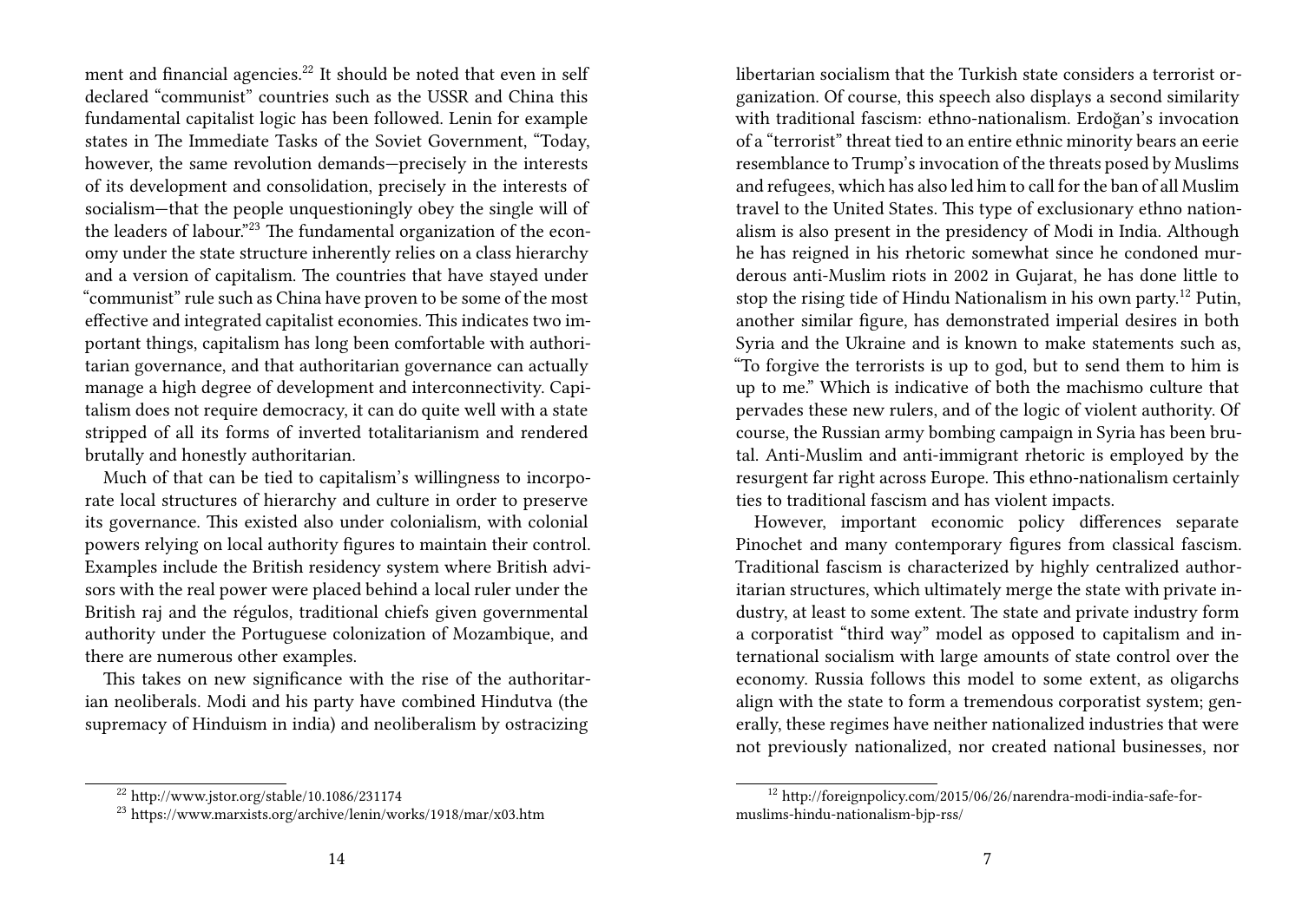changed the relations to global capital. Turkey has been liberal with its trading partners to an extent that allows for the import of valuable oil from the Islamic State.<sup>13</sup> Erdoğan has also conducted numerous privatizations in a variety of industries and services, even delegating this work to a prime ministry of privatization administration.<sup>14</sup> Modi has perused a neoliberal economic policy from before his presidency during his time in Gujarat, which has been based on the principles of private enterprise and economic growth.<sup>15</sup> Trump, despite his language of "Draining the swamp," appears to be preparing for a neoliberal presidency as well, appointing mostly business executives, politicians, and party officials including Goldman Sachs' Gary D Cohn for director of National Economic Council.<sup>16</sup>

Pinochet's embrace of American companies is used by Robert Paxton to differentiate Pinochet's regime from fascism in that it was not free to expand or to challenge the foreign business interests.<sup>17</sup> While the rest do not share the inability to expand, evident in Russian acquisition of Crimea and involvement in Syria, Turkish invasion of Syria, United States military interventions and bases worldwide, and Indian conflicts over Kashmir, none of them have a fundamental control over the economy. That control ultimately lies in the hands of the global capitalist class, some but definitely not all of whom reside within the nations themselves, rather than in the hands of the state or in merger of state capital. This system of control marks a fundamental distinction from the traditional fascist incorporation of economic ideas from both the traditional left

<sup>15</sup> http://www.thehindu.com/opinion/op-ed/the-gujarat-muddle/article5896998.ece

- <sup>16</sup> http://www.nytimes.com/2016/12/09/business/dealbook/goldman-sachsno-2-seen-as-a-top-economic-adviser-to-trump.html
- <sup>17</sup> https://libcom.org/files/Robert%20O.%20Paxton-The%20Anatomy%20of%20Fascism%20%20-Knopf%20(2004).pdf pg 201

demagogic tendencies are winning the day against the technocratic bureaucrats who have governed the world without great challenge to their rule since the fall of the Soviet Union. The hegemony of the neoliberal order and its universalizing of form and function was cemented by the collapse of the berlin wall, but it is now being maintained by states erecting walls everywhere. Walls are being built between the US and Mexico, between Europe and Africa, along the boundaries of the European union, between India and Bangladesh, and numerous other borders around the world. This could seem contrary to the free trade principles of neoliberalism, however, so far these walls have been mainly for people and the free flow of goods and capital across borders has faced little challenge while poor people of color die for the opportunity.

Ethno-nationalism appears to be on the ascendency and it is serving as the glue that is holding the globalized capitalist economy together. On the surface this may appear somewhat paradoxical, however, the roots of this order lie in the basic structure of the state itself. The modern state, the first real example of which is the US, and which was globalized at the end of explicit colonization through world institutions centered in the US and Europe (the former colonizing powers) and based on the model instituted there. This model is based in Westphalian definitions of sovereignty, which allowed for self-determination of national identities through the formation of the nation-state. At the core this dominant model of state formation is inherently exclusionary and would seem to fundamentally require a form of ethno-nationalism simply in order to constitute the body to be governed.

The model has also always been tied to capitalism, with the basic function of the state concerning itself with development and the necessary preconditions for it. This is evident in many of the institutions and practices of the state that are universal or practically so and can be directly tied to capitalist development or to the control of population necessary to facilitate it such as record keeping functions, census taking, mass schooling, social services, and develop-

<sup>13</sup> http://www.huffingtonpost.com/david-l-phillips/research-paper-turkeyisi\_b\_8808024.html

 $14 \text{ http://www.oib.gov.tr/index-eng.htm}$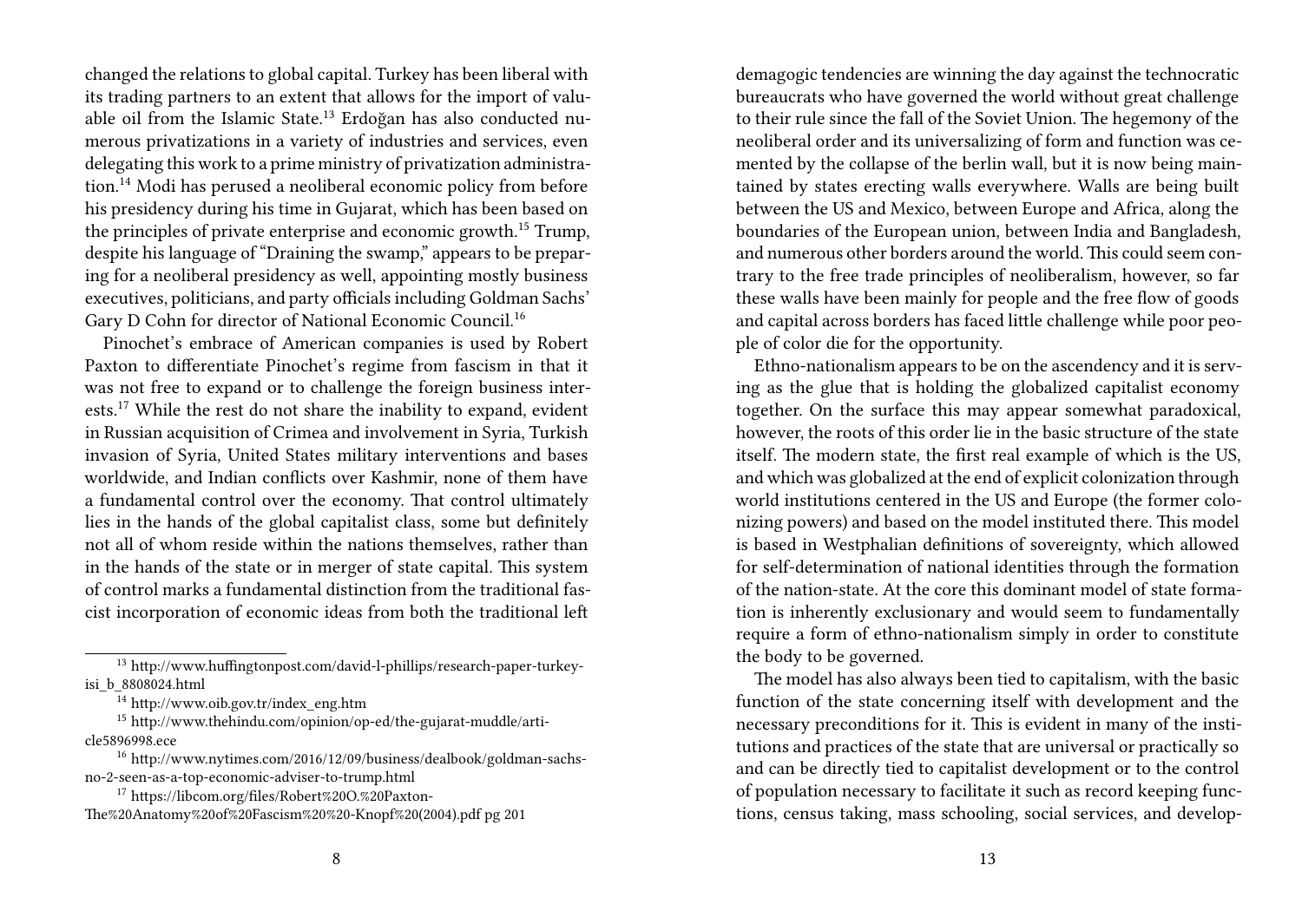structural criticism. These appeals do not focus on including people within the movements against massive, systematic oppression, instead they now focus on exclusion of the other, whoever they may be. The usage of identity stripped of structural and class analysis to advance political aims has been appropriated by the far right to advance a form of identity politics catering to white men, and advancing the interests of rich white men.

This new identity politics is based in identities, which have been dominant, and is often positions itself against perceived discrimination against this dominant group by the forces of neoliberalism and multiculturalism. Richard Spencer, for example, states "Ironically so-called white privilege is the privilege to be discriminated against."<sup>21</sup> Across Europe and America there is a perception of white identity as under threat, an idea that has fueled this rise of authoritarianism; however, this paranoid thinking is not exclusive to whiteness. In Turkey, Islamism and neoliberalism have joined forces against the Kurds, who act as 'the other' to be excluded. Not dissimilarly, in India, it manifests itself as Hindu nationalism and sets 'the other' as Muslims, again—especially Pakistanis.

Capitalism has long positioned itself in alignment with noble ideas about freedom and democracy, but this supposed freedom has always only amounted to as much freedom as one can buy and the democracy has always been suspect. This historical allegiance is however being challenged and the alt-right and its Pinochet memes serves as only one particularly curious manifestation of a global trend of anti-democratic sentiment. Capitalism is being increasingly separated from democracy. Even in many states that maintain outwardly democratic functions, authoritarianism serves far better to describe the actual method of governance. More and more capitalism, and a basically unaltered form of the same disastrous neoliberalism is merging with authoritarianism. Strong personalities with

and right, whereas the new breed of authoritarians have done little to change the base economic system. In a certain sense, this ineffective new breed lends some credence to the end of history narrative–although the governmental system seems to be shifting, neoliberalism still reigns supreme economically.

Government support for capital has, of course, always existed under neoliberalism and it important to note that while the state is often pitted against the market in this discourse, the neoliberal state, despite the rhetoric of freeing markets of state influence has never disappeared and state power in terms of enforcing the status quo has not been particularly challenged. After all, without state intervention, who would be there beat up protesters and striking workers? This question is somewhat facetiously asked and there is a long history of using private security forces to accomplish the same task, although certainly there lies a nugget of truth considering the era of neoliberalism has shown a sharp rise in police militarization and the protection and support of private interests by the state.

These aforementioned regimes adhere rigidly to neoliberal economic doctrines is particularly interesting considering that all of these figures have achieved and maintained power by appealing to populist sentiments. The populism stems from a popular resentment of the status quo. Neoliberalism has its discontents everywhere it has appeared and after the 2008 financial crisis and the subsequent waves of austerity that swept much of the world, these discontents both left and right have grown vociferously. These discontents may be the first real challenge to the end of history narrative put forward by the technocrats in charge of maintaining neoliberalism. Living conditions have stagnated while real wages have stayed about the same since the 1970s despite a massive increase in productivity.<sup>18</sup> In addition, under the auspices of austerity, based in a perverse logic of punishment for perceived indulgence, made all the more brutal for the fact that those punished rarely are or

<sup>21</sup> http://www.pri.org/stories/2016-11-25/alt-right-and-white-outragearound-world-explainer

<sup>18</sup> http://www.epi.org/publication/charting-wage-stagnation/